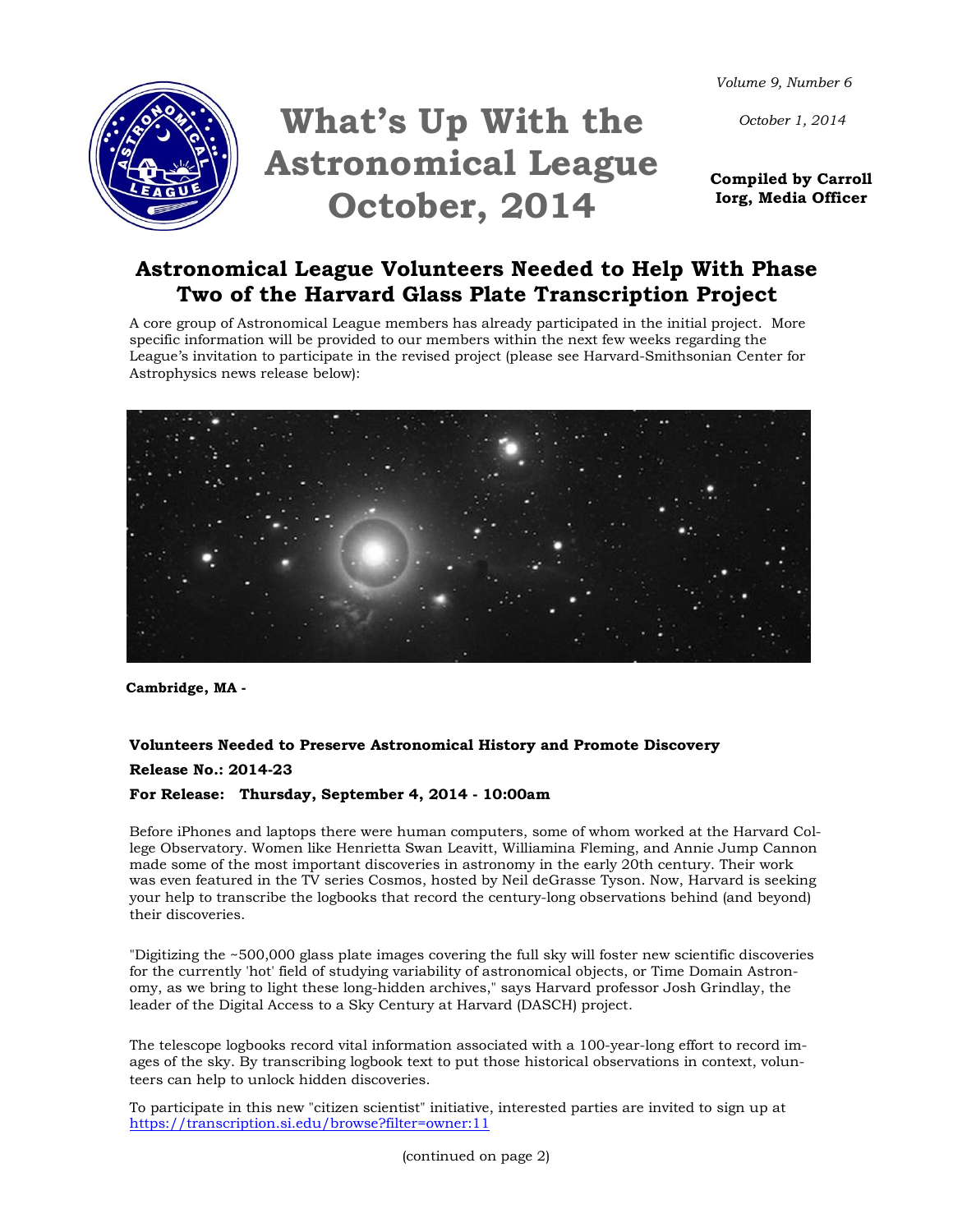We need to transcribe more than 100 logbooks containing about 10,000 pages of text. We seek volunteers to type in a few numbers per line of text onto web-based forms, since optical character recognition (OCR) doesn't work on these hand-written entries. Harvard is partnering with the Smithsonian Transcription Center to recruit Digital Volunteers. This effort is part of a larger Smithsonianwide initiative that was publicly launched last month. By transcribing historic documents and collection records, the resources of the Smithsonian and its partners are being brought to a new, global audience via the web.

"By simply typing in selected parts of the logbook entries for each plate, the public can partner with us as we make new discoveries while preserving the past," explains Harvard Curatorial Assistant David Sliski, who led the effort to make this transcription project possible.

#### **A Century of Sky Observations**

Between 1885 and 1992, the Harvard College Observatory (now part of the Harvard-Smithsonian Center for Astrophysics) repeatedly photographed the night sky with telescopes in both the northern and southern hemispheres. As a result the Observatory's archives hold more than 500,000 glass photographic plates (each 8 by 10 inches), nearly three times as many as the next largest collection in the world.

The DASCH project is conserving the plates by digitizing them on a high-speed scanner (up to 400 plates per day) and measuring the position and brightness of every star or distinct object on each plate. To put the mountains of data in context, each plate scan must be linked to the logbook "metadata" - handwritten entries recording details like the date, time, exposure length, and location on the sky.

The logbook data is required because it is the only record of the date and time for each exposure, which is essential to measure how the brightness and position of each object on each plate changes with time. Without these transcriptions the DASCH project would not be possible.

From just the early phase of "production scanning," Harvard-Smithsonian scientists have found unexpected phenomena. For example, one rare class of object is a star paired with a black hole, which flares in brightness for a month every 50-100 years. Before DASCH, only two historical outbursts from such star-black hole pairs were known. In the past two years, with fewer than 10 percent of the plates having been digitized, DASCH has found three more. By measuring their historical outbursts and recurrence times, astronomers can deduce how many such systems remain hidden in our Galaxy.

The DASCH project website is [http://dasch.rc.fas.harvard.edu/.](http://dasch.rc.fas.harvard.edu/) DASCH is supported by grants from the National Science Foundation.

Headquartered in Cambridge, Mass., the Harvard-Smithsonian Center for Astrophysics (CfA) is a joint collaboration between the Smithsonian Astrophysical Observatory and the Harvard College Observatory. CfA scientists, organized into six research divisions, study the origin, evolution and ultimate fate of the universe.

#### **For more information, contact:**

## **David A. Aguilar** Director of Public Affairs Harvard-Smithsonian Center for Astrophysics 617-495-7462 [daguilar@cfa.harvard.edu](mailto:daguilar@cfa.harvard.edu)

817-495-7463 [cpulliam@cfa.harvard.edu](mailto:cpulliam@cfa.harvard.edu) **Christine Pulliam** Public Affairs Specialist Harvard-Smithsonian Center for Astrophysics